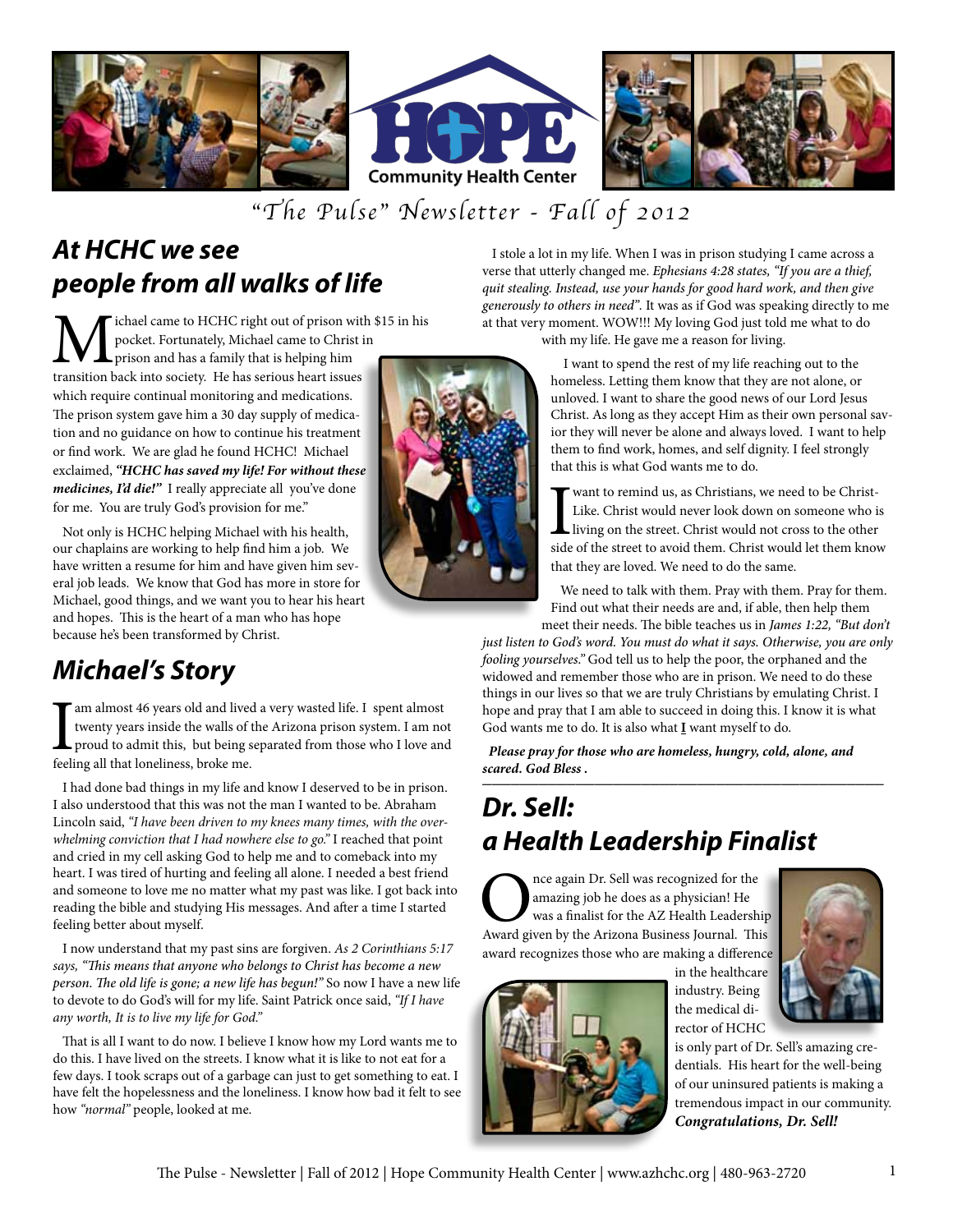Community Health Center experienced some transitions<br>Engel left HCHC and was replaced as Medical Director<br>by Ron Sell, MD. Dr. Sell invigorated the practice by in 2011, but also strong growth. In April 2011, Dr. Ann Engel left HCHC and was replaced as Medical Director by Ron Sell, MD. Dr. Sell invigorated the practice by

increasing the number of patients examined hourly as well as finding free or discounted ancillary services for our patients. Dr. Sell rescued a woman from an aggressive breast cancer and saved tax payers over \$200,000 for catching it early. He won a humanitarian award from the Arizona Breast Cancer Foundation for his work to save this woman's life! Dr. Sell was also nominated for the Arizona Business Journal's Health Care Leadership Award! Congratulations Dr. Sell!



The need for our services continues to be in high demand. In 2011, Arizona cut a majority of its medical services for the po Over 200,000 adults and children were removed from the role and more cuts were planned for 2012. 2011, Arizona cut a majority of its medical services for the poor. Over 200,000 adults and children were removed from the roles given HCHC's phone number by state agencies, hospitals, and urgent cares. Impoverished folks are concerned about ways to maintain their health. Patients are grateful for us and the medical services we provide.

 To continue our services in 2012, we need \$225,000 in donations to accommodate the burgeoning needs. In 2011, Sonora Quest Laboratories gave \$9,000 for discounted lab services. Drexler Foundation gave over \$45,000; \$12,000 was a matching grant gift. Dignity Health awarded with a two year \$50,000 grant. Because of the economic downturn and grants becoming less available for dental services, the Board of Directors decided to wait to begin HCHC's adult dental services. We want to be certain to sustain the dental services upon starting them.

#### *HCHC volunte ers gave over 2,500 hours to the clinic!*

 Sixteen of our patients gave volunteer hours to help clean the clinic. We are blessed because of our volunteers' efforts to help HCHC. Their service is the equivalent of over \$55,000 of donated labor! We partnered with Sanford Brown College to have bi-lingual Medical Assistant students begin to work at HCHC! It is a great opportunity!

 We had over 1,300 total patient visits in 2011. In 2010 HCHC had 694 patient visits; that is an 87% increase in patient visits in 2011! We had over 500 new patient requests, and now have over 1,500 patients! At the end of 2010 we had 1,070 patients. That is 40% more patients than we had at the end of 2010. In the last 3 months in 2011 HCHC ordered 504 labs through Lab Corp.

 In 2011, our chaplaincy area was short staffed, due to illnesses and so we did not always have enough volunteers to provide all the services



we normally provide our clients. Chaplains had 140 visits. Our chaplains prayed with 70 people, shared the gospel with 34 people, and 13 people came to Christ. Thirty six folks said they had a relationship with Christ. Chaplains conducted job searches for 23 people. Twelve families received referrals

for emergency food boxes. We partnered with Missio Dei Church and Sozo Coffeehouse to provide two of HCHC's families Christmas gifts!

The Christmas outreach is the third year in a row partnering with local churches to provide Christmas for some of our families that would otherwise not have one.

We look forward to what 2012 holds; both the challenges and<br>the victories. We ask you to consider partnering with us to<br>continue this vital legacy of care to the community. the victories. We ask you to consider partnering with us to continue this vital legacy of care to the community.

 In 2011, HCHC rescued a woman from the most aggressive breast cancer and tax payers over \$200,000 for catching it early. Dr. Ron Sell, our Medical Director, won a humanitarian award for his work to save this woman's life! Dr. Sell increased the free or discounted services our patients can obtain through his networks. We are grateful for the many agencies that help save and stabilize our patients.

### *These partners are:*

*EVDI Marquis Diagnostic Chandler Diagnostic Imaging Dignity Health AZ State Urology Mesa Gastro-Intestinal Health Sonora Quest Lab Corp East Valley Cardiology*

#### **Lab Test Completed:**

- **115 Lipid Panels**
- **108 Metabolic Panels**
- **54 Blood Sugar Tests**
- **49 Thyroid Tests**
- **39 Complete Blood Counts**
- **31 Paps**

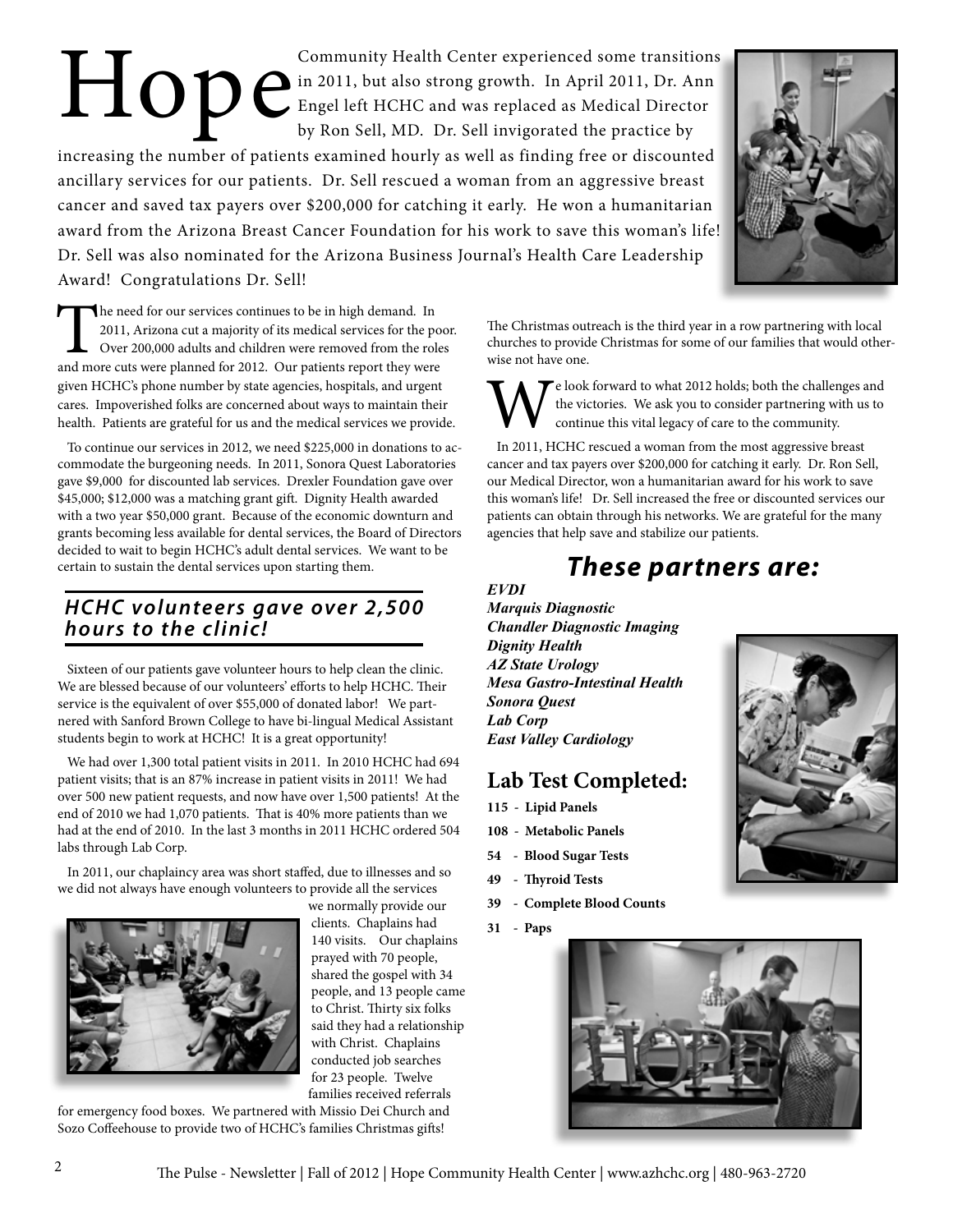# **We have seen the need for our services grow each year over the last four and one half years.**

This has been more evident in 2011 and 2012. We saw over 500 new patients in 2011 and had over 600 requests to become new patients at HCHC. You may not be aware that Arizona has again cut the low income medical services to the poor.

 Literally every adult over the age of 21 cannot renew nor even obtain AHCCS, the state's medical coverage. Arizona Republic reporter Mary Reinhart on Feb. 15, 2012 reported the Arizona Supreme Court ruling that will uphold an enrollment freeze. The outcome will be "an estimated 100,000 childless adults

will lose Arizona Health Care Cost Containment System coverage this fiscal year." This also does not include the over 20,000 impoverished



children on a waiting list hoping to receive AHCCCS medical coverage.

 We are getting calls daily from patients who do not have coverage that used to have medical coverage. The Department of Economic Security, emergency rooms, and urgent cares are

giving out HCHC's phone number trying to get people a primary care provider they can afford. Unfortunately, because of the huge volume of calls we are referring people to other medical clinics that cost a great deal more, knowing that a majority of those people will not go because they cannot afford it. It is a very critical time and HCHC is on the front line of a very precarious health needs crisis.



The needs are staggering when<br>
you consider the ongoing<br>
people need to maintain their health. you consider the ongoing preventative care that those Kathy Byrne, a CEO of a community clinic in Tucson says, "Our facility is treating a growing number of uninsured patients. Many wait longer to seek care, and often their only option is a hospital emergency room -- the most expensive care available. Byrnes continued, "They will come into the emergency department with significant illness. And it's at a point

where it's much harder to get them healthy again,." Taxpayers and hospitals end up covering these costs that the uninsured cannot pay. For instance, an uninsured woman's treatment for breast cancer is over \$200,000.\* A two day



hospital stay for an uninsured adult asthma treatment is \$80,000.

#### *The needs are staggering*

In 2011, **HCHC saved a woman from breast cancer** and taxpayers the unpaid costs!It costs, at minimum, \$400 to seek treatment at a hospital emergency room. If HCHC keeps 300 uninsured people who cannot pay for medical care from going to the emergency room, that saves taxpayers at least \$120,000! There is a great fear among the poor that they will get sick and cannot pay for needed care. When the poor delay obtaining health care, the cost and scope of needed health care services increases and these costs are passed on to taxpayers. HCHC provides

access to preventative care for the uninsured,and in doing so saves taxpayers' money!

 $\mathbf{W}^{\text{e need your help to}}_{\text{these necessary}}$  preventative medical services continue to provide these necessary for the uninsured. Donating to HCHC your Arizona **Tax Credit for the Working Poor**



helps low income families while reducing your state income tax. This law provides a credit for contributions made to certain qualified charities that provide help to the working poor, like HCHC. An income tax credit returns the donated amount dollar for dollar to your pocket.

### *WE NEED YOUR HELP*



\*2010 figure for hospital stay, oncology, and radiology breast cancer treatments from Chandler Regional Medical Center's Community Mammography Services. ^Client bill from CRMC in 2011. **Community Health Center**

 So, if you have already paid income taxes this year to Arizona and itemize your state return, you could **receive these credits back as a refund.** The maximum donation available, per year, for the Working Poor Tax Credit is \$400 for a married couple filing jointly, or \$200 for a single person filing individually.



Newsletter design & photography by - www.TapestryPhotoandDesign.Com